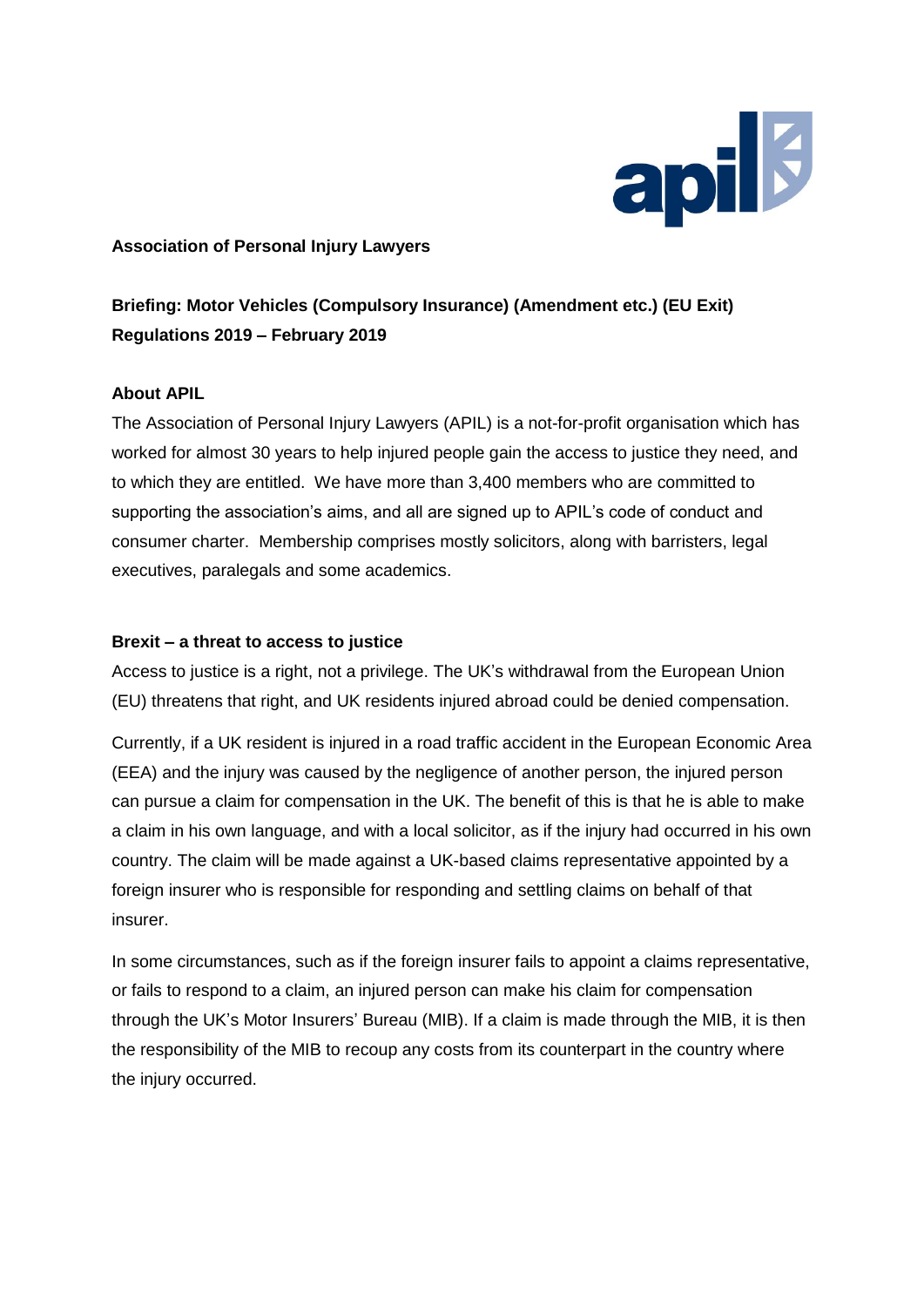The MIB estimates that 5,000 UK road traffic victims make claims under these arrangements each year. Of those, 4,300 claims are made against insurers, while 700 claims are made against the MIB<sup>1</sup>.

After the UK's withdrawal from the European Union, insurance companies based in member states will no longer be under an obligation to appoint a claims representative in the UK. To coincide with that, the Motor Vehicles (Compulsory Insurance) (Amendment etc.) (EU Exit) Regulations 2019 will remove the ability of UK residents injured in road traffic accidents in the EEA to make a claim through the MIB. Instead, a UK resident will have to make his claim in the country in which the injury occurred.

In the absence of those obligations, and if these regulations are approved, it is vital that the Department for Transport and the MIB work to ensure that bilateral agreements are in place with EEA countries. These agreements should guarantee that UK residents injured abroad in road traffic accidents continue to have a straightforward route to access to justice.

## **Barriers to compensation**

-

The commencement of a claim for compensation can be a daunting experience, even with the support of a local solicitor and where the proceedings are in the person's own language. In the UK an injured person will be able to rely on local organisations to refer him to the right place for legal advice and support. To make a claim for compensation in a foreign country he will almost certainly find he is alone. He will almost certainly have to navigate a language barrier to identify the right solicitor before he even knows if he has a valid claim. In most EU member states the injured person will have to pay for his own legal advice and representation, which may not be recoverable from the losing defendant. He may have to make several visits to that country as part of his claim, and incur costs for travel and accommodation. This could well be prohibitively expensive. It may not even be possible for the injured person to travel, depending on the injuries suffered.

Our members have also expressed concern about the efficiency and effectiveness of the legal systems in some EU member states. In their experience, for example, it can take many years for a legal claim to be heard. An injured person often cannot afford to wait many years for his compensation, especially if his injuries are serious or life-changing. The compensation may be needed to cover the loss of earnings if he is unable to work, or pay for additional assistance while he is injured, such as extra childcare.

<sup>1</sup> Motor Vehicles (Compulsory Insurance) (Amendment etc.) (EU Exit) Regulations 2019 Impact Assessment, 21 January 2019, page 9